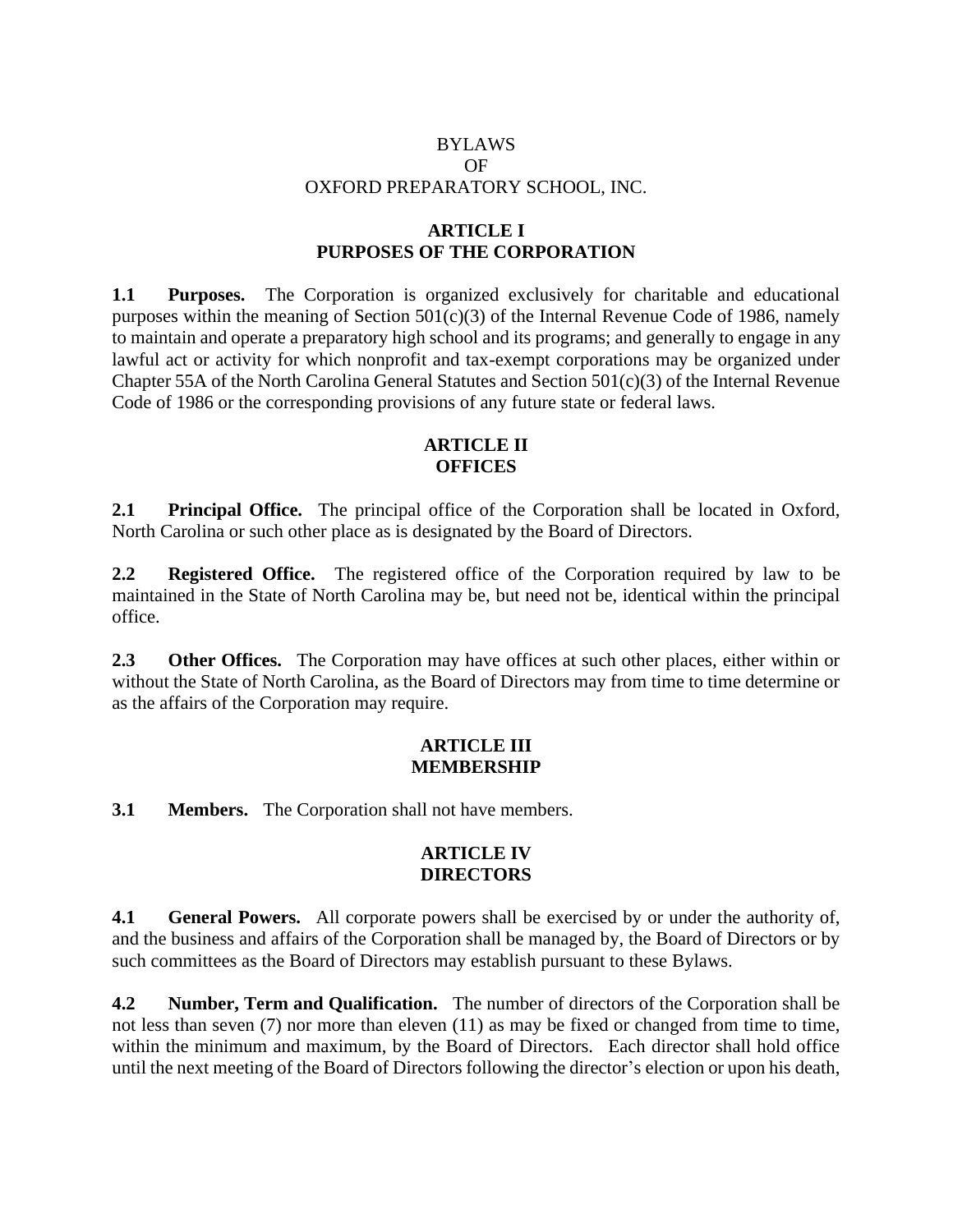resignation, retirement, removal, disqualification or his successor is elected and qualifies. Directors must be residents of the State of North Carolina. The School Director shall be an exofficio member of the Board of Directors, but shall not be entitled to vote.

**4.3 Election of Directors.** The directors shall be elected by the Board of Directors.

### **4.3A Student Members of Board of Directors.**

#### (a) **Purpose:**

To ensure direct student representation in the Oxford Preparatory School Governing Board's policy process, foster civic engagement among the student body, and engage students in advocating for their own concerns, ideas, and suggestions.

#### (b) **Role:**

To serve as non-voting Student Representatives to the Oxford Preparatory School Governing Board at all open sessions, and to act as the liaisons between the student body and Governing Board.

#### (c) **Appointment, Selection, and Duties:**

Two students of Oxford Preparatory School shall be appointed by the Board of Directors to serve as ex-officio members of the Board of Directors. The student Board members will be able to attend all regular Board meetings and participate in Board discussions. However, the student Board members shall not be entitled to vote.

The two student Board members shall serve the same annual term as the Board of Directors.In the Board member's sole discretion, a student may be elected for multiple terms of service.

The selection process for the election of student Board members shall be determined by a committee consisting of the officers of the Board of Directors, which process may be amended from time to time. The Executive Director shall serve as an ex-officio member of this committee. In addition, the Board officers shall use their best efforts to consult with the faculty and student leaders during this process.

All qualifications, selection processes, and duties shall be in writing and approved by the Board of Directors. Such writings shall be incorporated by reference into the Bylaws and be made binding upon the Board of Directors. The writings shall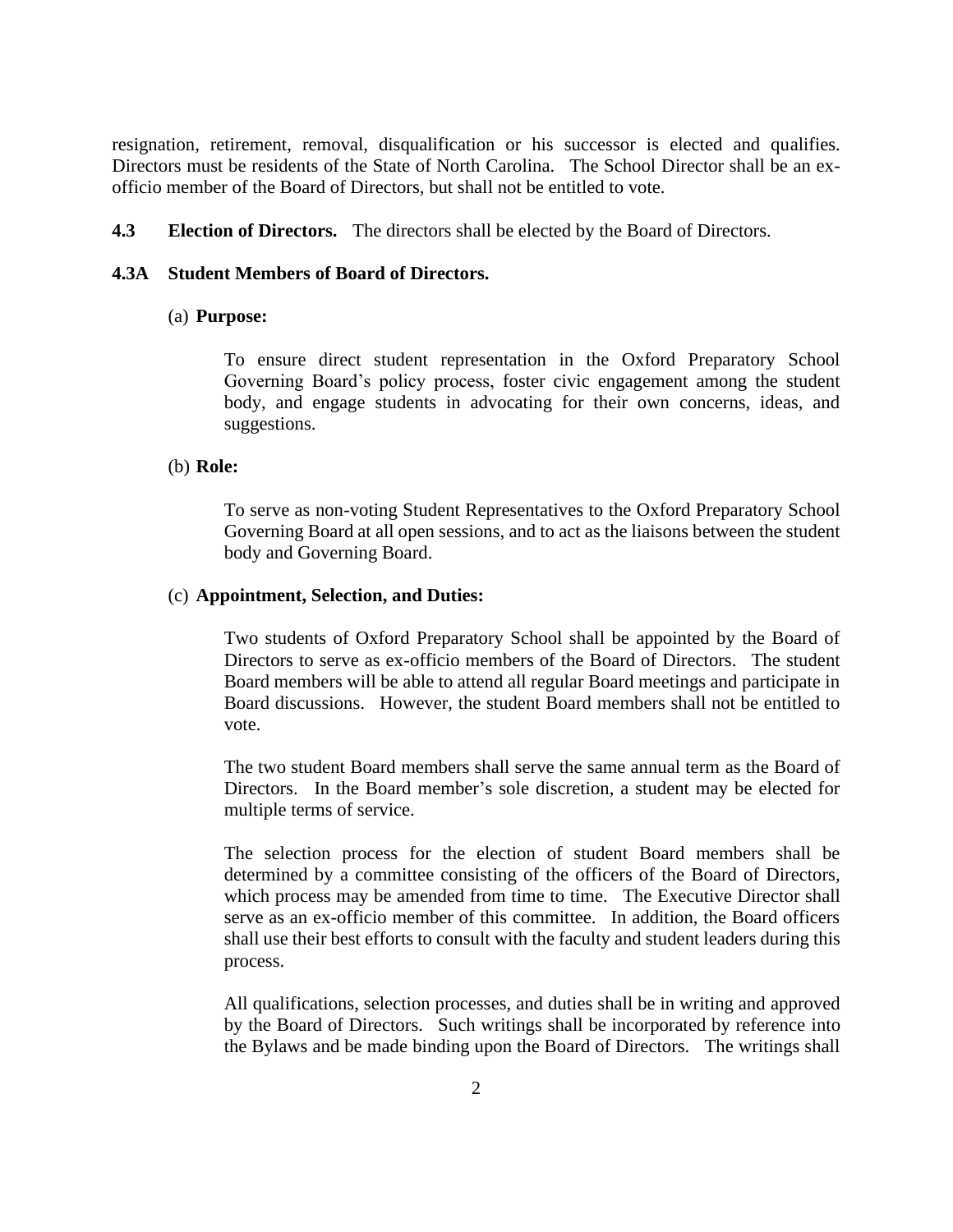be reviewed at least annually. The writings, as may be amended, shall also be attached to the minutes of the Board of Directors. Changes shall be made as the committee deems necessary, and a majority of the Board approval shall be required for any and all changes.

**4.4 Removal.** A majority of the directors in office may remove, with or without cause, any director elected by the Board of Directors.

**4.5 Vacancies.** A vacancy occurring in the Board of Directors, including, without limitation, a vacancy created by an increase in the authorized number of directors, may be filled by the Board of Directors or if the directors remaining in office constitute less than a quorum of the directors, they may fill the vacancy by the affirmative vote of a majority of all remaining directors or by the sole remaining director. A director elected to fill a vacancy shall be elected for the unexpired term of his predecessor in office.

**4.6 Compensation.** The Board of Directors shall not be compensated for their services as such, but may be reimbursed for reasonable costs and expenses incurred in connection with such services.

# **4.7 Executive and Other Committees.**

- (a) The Board of Directors, by resolution adopted by a majority of the number of directors then in office, may designate from among its members an Executive Committee and one or more other committees, each consisting of two or more directors and each of which, to the extent authorized by law or provided in the resolution, shall have and may exercise all of the authority of the Board of Directors, except no such committee shall have authority as to the following matters: (1) the authorization of distributions; (2) the dissolution, merger or consolidation of the Corporation; or the sale, lease or exchange of all or substantially all of the property of the Corporation; (3) the designation of any such committee or the filling of vacancies in the Board of Directors or in any such committee; and (4) the adoption or repeal of the Bylaws or the amendment of the Bylaws or the Articles of Incorporation.
- (b) Any resolutions adopted or other action taken by any such committee within the scope of the authority delegated to it by the Board of Directors shall be deemed for all purposes to be adopted or taken by the Board of Directors. The designation of any committee and the delegation thereto of authority shall not operate to relieve the Board of Directors, or any member thereof, of any responsibility or liability imposed upon it or him by law.
- (c) Regular meetings of any such committee may be held without notice at such time and place as such committee may fix from time to time by resolution. Special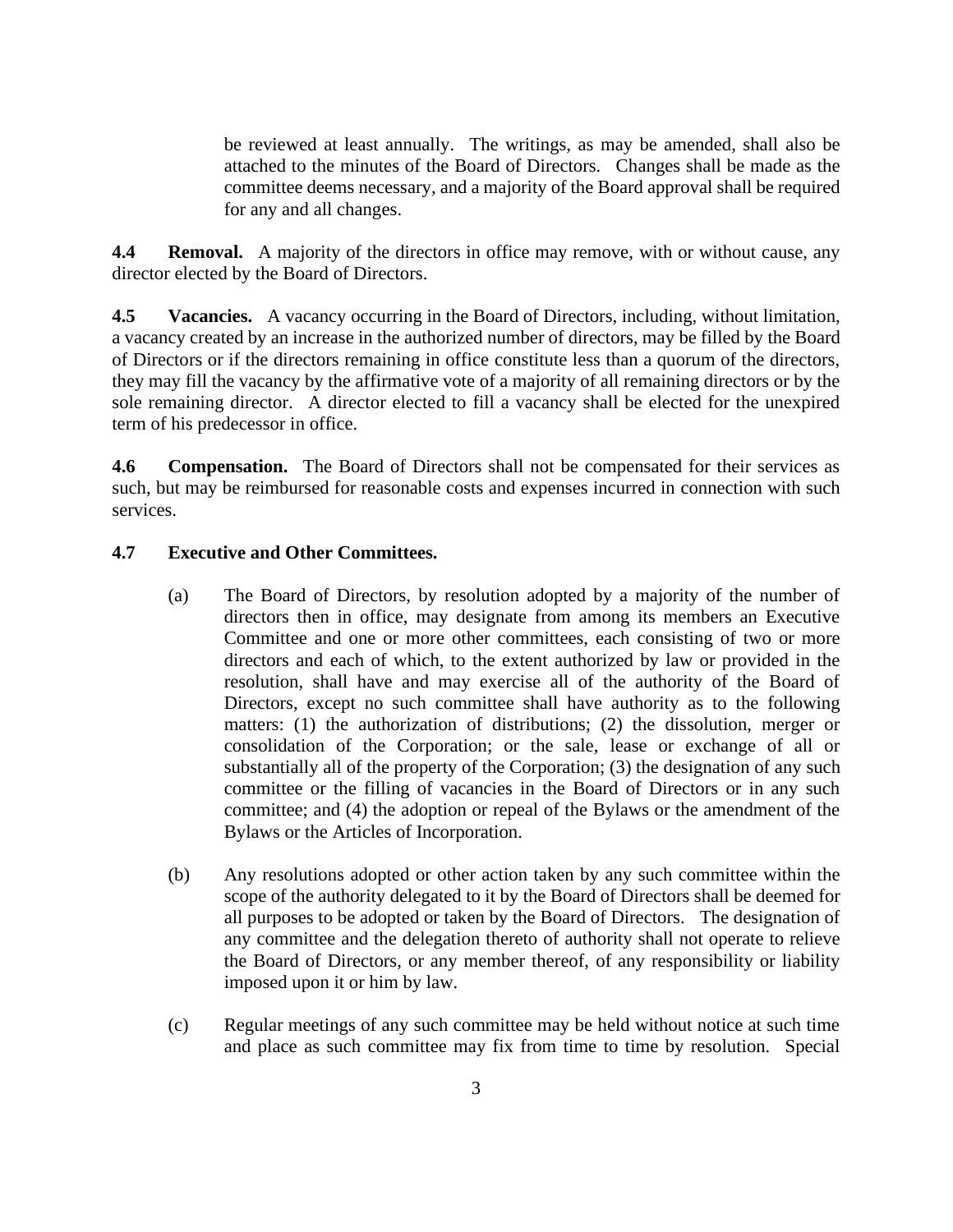meetings of any such committee may be called by any member thereof upon not less than one day's notice stating the place, date and hour of such meeting, which notice may be written, oral or delivered by electronic mail and if mailed, shall be deemed to be delivered when deposited in the United States Mail addressed to any member of the committee at his business address. Any member of any committee may in a signed writing waive notice of any meeting and no notice of any meeting need be given to any member thereof who attends in person. The notice of a meeting of any committee need not state the business proposed to be transacted at the meeting.

- (d) A majority of the members of any such committee shall constitute a quorum for the transaction of business at any meeting thereof and actions of such committee must be authorized by the affirmative vote of a majority of the members of such committee.
- (e) Any member of any such committee may be removed at any time with or without cause by resolution adopted by a majority of the Board of Directors.
- (f) Any such committee shall elect a presiding officer from among its members and may fix its own rules of procedure which shall not be inconsistent with these Bylaws. It shall keep regular minutes of its proceedings and report the same to the Board of Directors for its information at the meeting thereof held next after the proceedings shall have been taken.

### **ARTICLE V OFFICERS**

**5.1 Number.** The officers of the Corporation shall consist of a Chairman, a Vice-Chairman, a Secretary, a Treasurer, a School Director and other officers as the Board of Directors may see necessary. The School Director shall be an ex-officio member of the Board of Directors, but shall not have a vote. Any two or more offices, other than that of Chair and Secretary, may be held by the same person. In no event, however, may an officer act in more than one capacity where action of two or more officers is required. The duties of the officers shall be those prescribed by these Bylaws and any additional duties as the Board of Directors may from time to time assign.

**5.2 Election.** The officers of the Corporation shall be elected from among the Board of Directors. Such election may be held at any regular or special meeting (or annual meeting) of the Board of Directors. Each officer shall hold office for three years or until his death, resignation, retirement, removal, disqualification, or his successor is elected and qualifies, except that the initial 9 Directors shall serve staggered terms in order to establish a rotation of directors as follows: three directors shall serve a one year term; three directors shall serve a two year term; and three directors shall serve a three year term.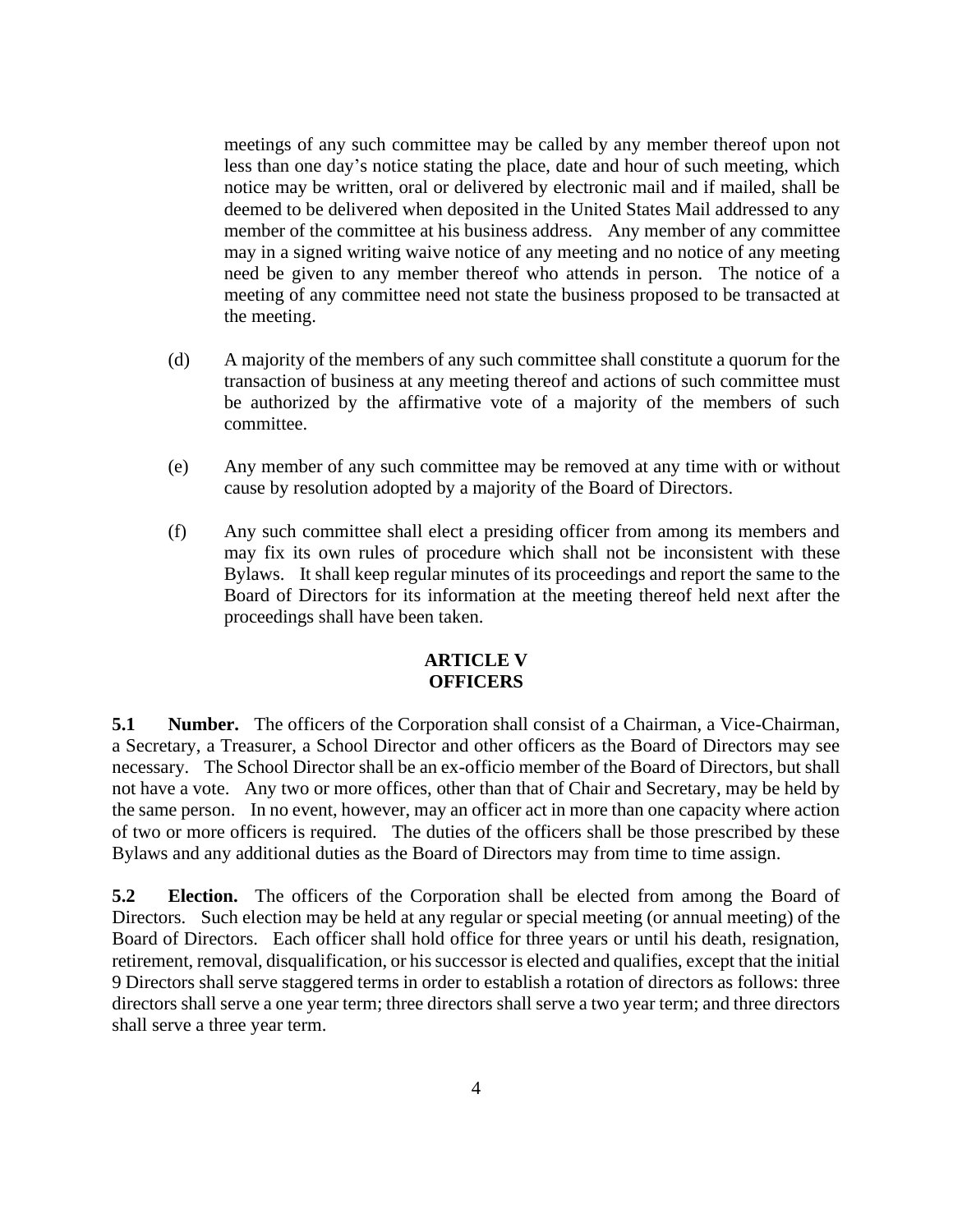**5.3. Term.** The Chair may serve no more than two consecutive three-year terms. Trustees elected to the other officer positions may serve no more than five consecutive one-year terms. Former officers, after a break in service of one year, may be elected to another term as an officer.

**5.4 • Removal.** Any officers or agent appointed by the Board of Directors may be removed by the Board with or without cause; but such removal shall be without prejudice to the contract rights, if any, of the person so removed.

**5.5 Vacancies.** A vacancy among the officers of the corporation because of death, resignation, removal, disqualification, or any other cause may be filled for the unexpired portion of the term by the Board of Directors.

**5.6 Compensation.** Board members and officers of the corporation shall not receive compensation.

**5.7 Chairman.** The Chairman shall be the chief executive officer of the Corporation and, subject to the control of the Board of Directors, shall supervise and control the management of the Corporation in accordance with these Bylaws. He shall sign, with any other proper officer, any deeds, mortgages, bonds, contracts, or other instruments which may be lawfully executed on behalf of the Corporation, except where required or permitted by law to be otherwise signed and executed and except where the signing and execution thereof shall be delegated by the Board of Directors to some other officer or agent; and, in general, he shall perform all duties incident to the office of Chair and such other duties as may be prescribed by the Board of Directors from time to time.

**5.8 Vice-Chairman.** The Vice-Chairman, unless otherwise determined by the Board of Directors, shall, in the absence or disability of the Chairman, perform the duties and exercise the powers of that office. In addition, he shall perform such other duties and have such other powers as the Chairman or the Board of Directors shall prescribe.

**5.9 Executive Director**. The Executive Director shall be selected by the Board of Directors and shall be the chief administrative officer of the corporation and shall in general supervise and control all of the operational and educational affairs of the corporation in collaboration and support from the school directors, including recruiting and supervision of teachers, school curriculum, student admission standards, general supervision of students, financial matters, building and grounds, fund raising, liaison with the parent body, and such other duties as may be prescribed by the Board of Directors. The Executive Director shall be an ex-officio member of the Board of Directors, but shall not have a vote.

**5.10 Lower School Director and Upper School Director.** The Lower School Director and Upper School Director shall be selected by the Board of Directors and shall be the chief administrative officer of their respective grades and in general supervise the operational and educational affairs, including recruiting and supervision of teachers, school curriculum, student admission standards, general supervision of students, liaison with the parent body, and such other duties as may be prescribed by the Board of Directors and the Executive Director. The Lower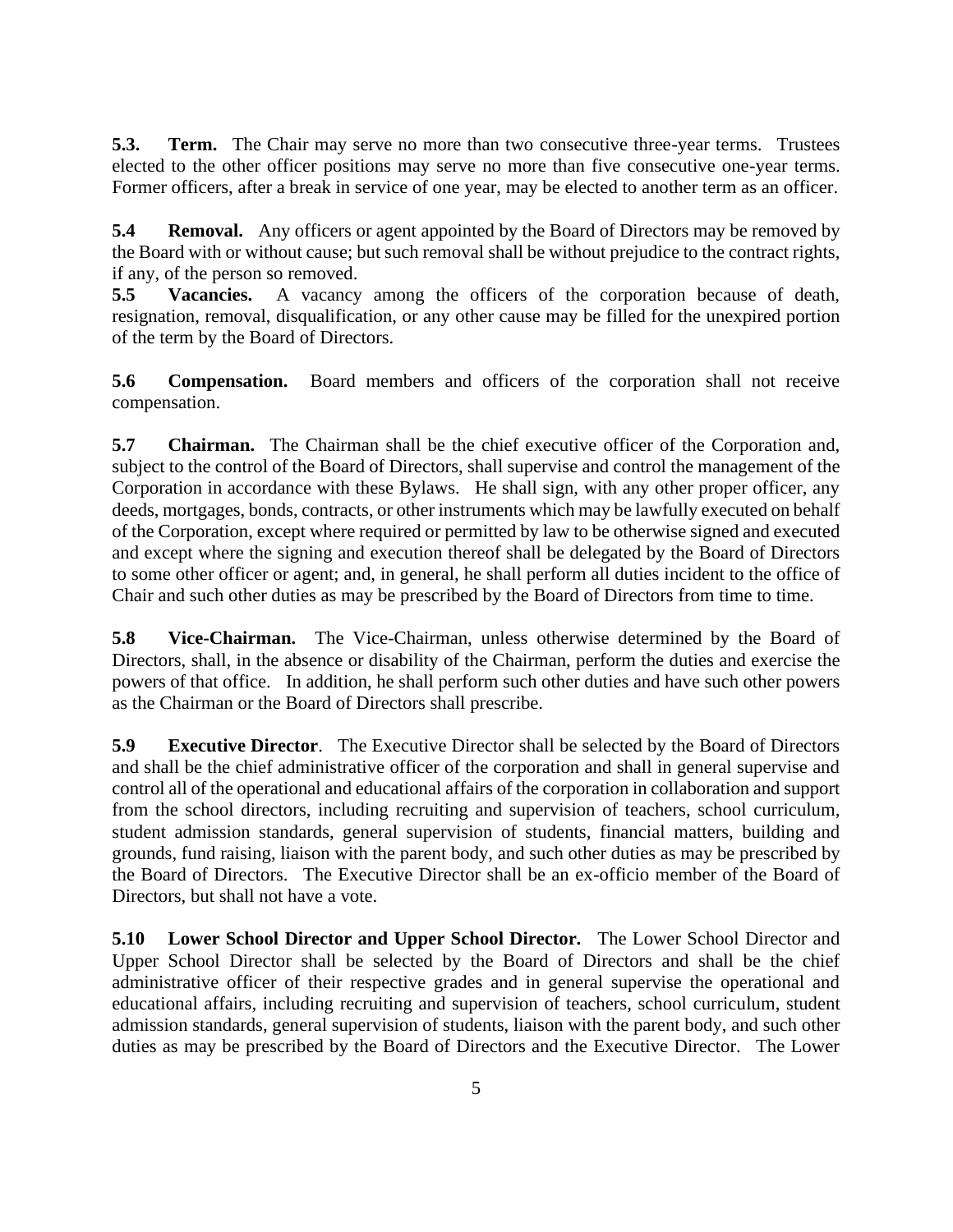School Director and Upper School Director shall be ex-officio members of the Board of Directors, but shall not have a vote.

**5.11 Secretary.** The Secretary shall keep accurate records of the acts and proceedings of all meetings of directors and committees. He shall give all notices required by law and by these Bylaws. He shall have general charge of the corporate books and records and of the corporate seal, and he shall affix the corporate seal to any lawfully executed instrument requiring it. He shall sign such instruments as may require his signature, and, in general, attest the signature or certify the incumbency or signature of any other officer of the Corporation and shall perform all duties incident to the office of Secretary and such other duties as may be assigned him from time to time by the Chairman or by the Board of Directors.

**5.12 Treasurer.** The Treasurer shall have custody of all funds belonging to the Corporation and shall receive, deposit or disburse the same under the direction of the Board of Directors. He shall keep full and accurate accounts of the finances of the Corporation in books especially provided for that purpose, which may be consolidated or combined statements of the Corporation and one or more of its subsidiaries as appropriate, that include a balance sheet as of the end of the fiscal year, and income statement for that year, and a statement of cash flows for the year unless that information appears elsewhere in the financial statements. If financial statements are prepared for the Corporation on the basis of generally accepted accounting principles, the annual financial statements must also be prepared on that basis. The Treasurer shall, in general, perform all duties incident to his office and such other duties as may be assigned to him from time to time by the Chair or by the board of Directors.

**5.13 Assistant Secretaries and Assistant Treasurers.** The Assistant Secretaries and Assistant Treasurers shall, in the absence or disability of the Secretary or the Treasurer, perform the respective duties and exercise the respective powers of those offices, and they shall, in general, perform such other duties as shall be assigned to them by the Secretary or the Treasurer, respectively, or by the Chair or by the Board of Directors.

**5.14 Controller and Assistant Controller.** The Controller, if one has been appointed, shall have charge of the accounting affairs of the Corporation and shall have such other powers and perform such other duties as the Board of Directors shall designate. Each Assistant Controller shall have such powers and perform such duties as may be assigned by the Board of Directors, and the Assistant Controllers shall exercise the powers of the Controller during that officer's absence or inability to act.

**5.15 Bonds.** The Board of Directors, by resolution, may require any or all officers, agents and employees of the Corporation to give bond to the Corporation, with sufficient sureties, conditioned on the faithful performance of the duties of their respective offices or positions, and to comply with such other conditions as may from time to time be required by the Board of Directors.

# **ARTICLE VI**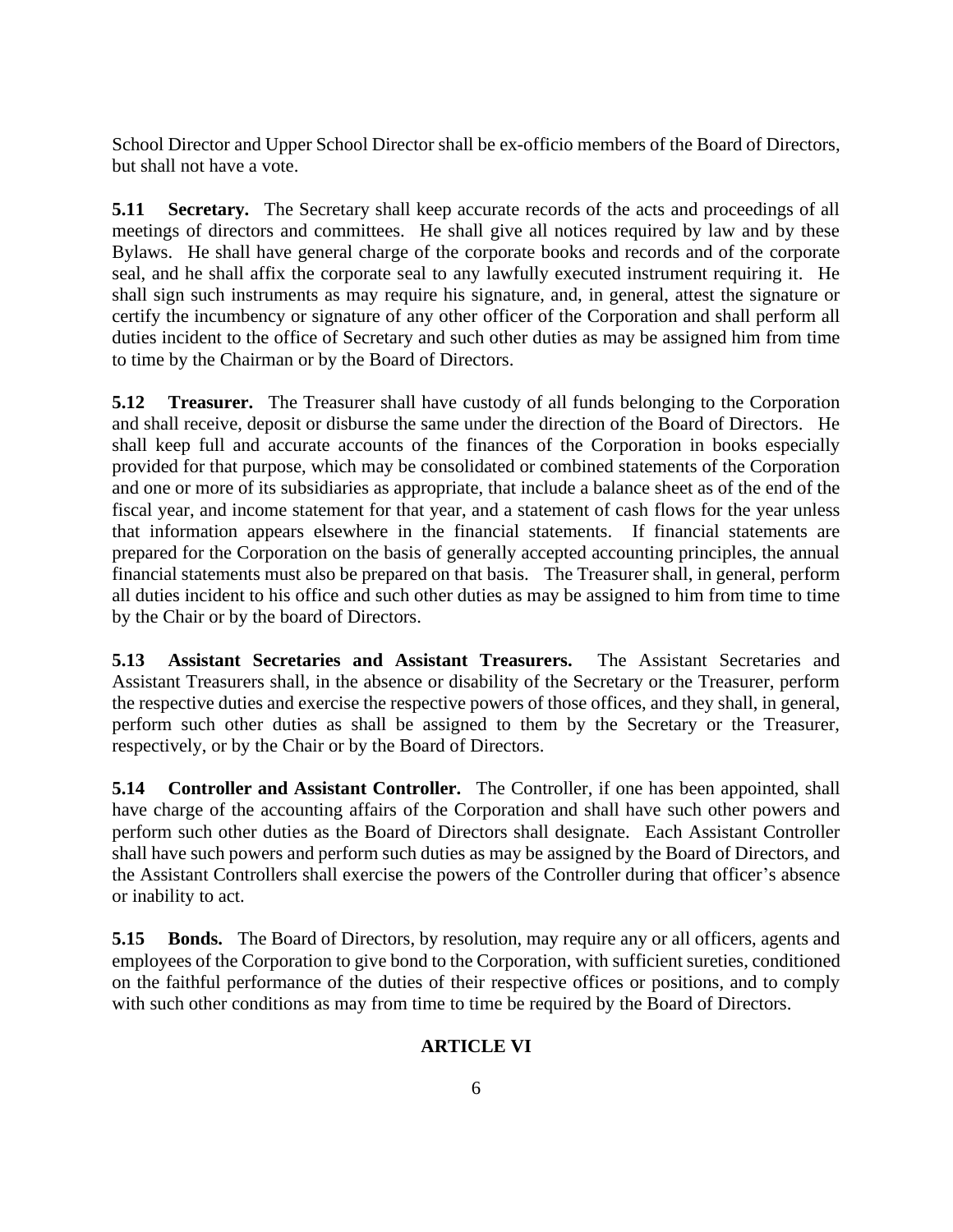#### **MEETINGS OF DIRECTORS**

**6.1 North Carolina Open Meetings Law.** Except as provided in N.C.G.S. ''143-318.11, 143-318.14A and 143-318.18, each official meeting of the Board of Directors shall be open to the public, and any person is entitled to attend such a meeting. The Corporation shall comply with Article 33C of Chapter 143 of the North Carolina General Statutes as presently enacted, and as the same may hereafter be amended from time to time.

For purposes of these Bylaws, the term "official meeting" shall mean any regular meeting, special meeting, emergency meeting or any meeting, assembly, or gathering together at any time or place or the simultaneous communication by teleconference telephone or other electronic means of a majority of the members of the Board of Directors for the purpose of conducting hearings, participating in deliberations, or voting upon or otherwise transacting the corporate business within the jurisdiction, real or apparent, of the Board. However, a social meeting or other informal assembly or gathering together of the members of the Board does not constitute an official meeting unless called or held to evade the spirit and purpose of Article 33C of Chapter 143 of the North Carolina General Statutes.

**6.2 Regular Meetings.** A regular meeting of the Board of Directors shall be held at such time and place as the Board of Directors shall determine. All meetings of the Board of Directors, and Notice of said meetings, shall comply with Article 33C of Chapter 143 of the North Carolina General Statutes as presently enacted, and as the same may hereafter be amended from time to time.

If the Board establishes a schedule of regular meetings, the Corporation shall cause a current copy of that schedule, showing the time and place of regular meetings, be kept on file with the Secretary of the Corporation, and shall also post the schedule of regular meetings, showing the time and place of regular meetings, on the Corporation's website. If the Board changes its schedule of regular meetings, it shall cause the revised schedule, showing the time and place of regular meetings, to be filed with the Secretary of the Corporation, and shall also post the revised schedule, showing the time and place of regular meetings, on the Corporation's website.

**6.3** Special Meetings. A special meeting of the Board of Directors may be called by or at the request of the Chairman of the Board (if one has been duly elected), the Vice-Chairman or by twenty percent (20%) of the directors then in office. All special meetings of the Board of Directors, and Notice of said special meetings, shall comply with Article 33C of Chapter 143 of the North Carolina General Statutes as presently enacted, and as the same may hereafter be amended from time to time.

**6.4 Notice of Meetings.** Notwithstanding any other provision in these Bylaws, Notice of all meetings of the Board of Directors shall comply with the requirements of Article 33C of Chapter 143 of the North Carolina General Statutes as presently enacted, and as the same may hereafter be amended from time to time.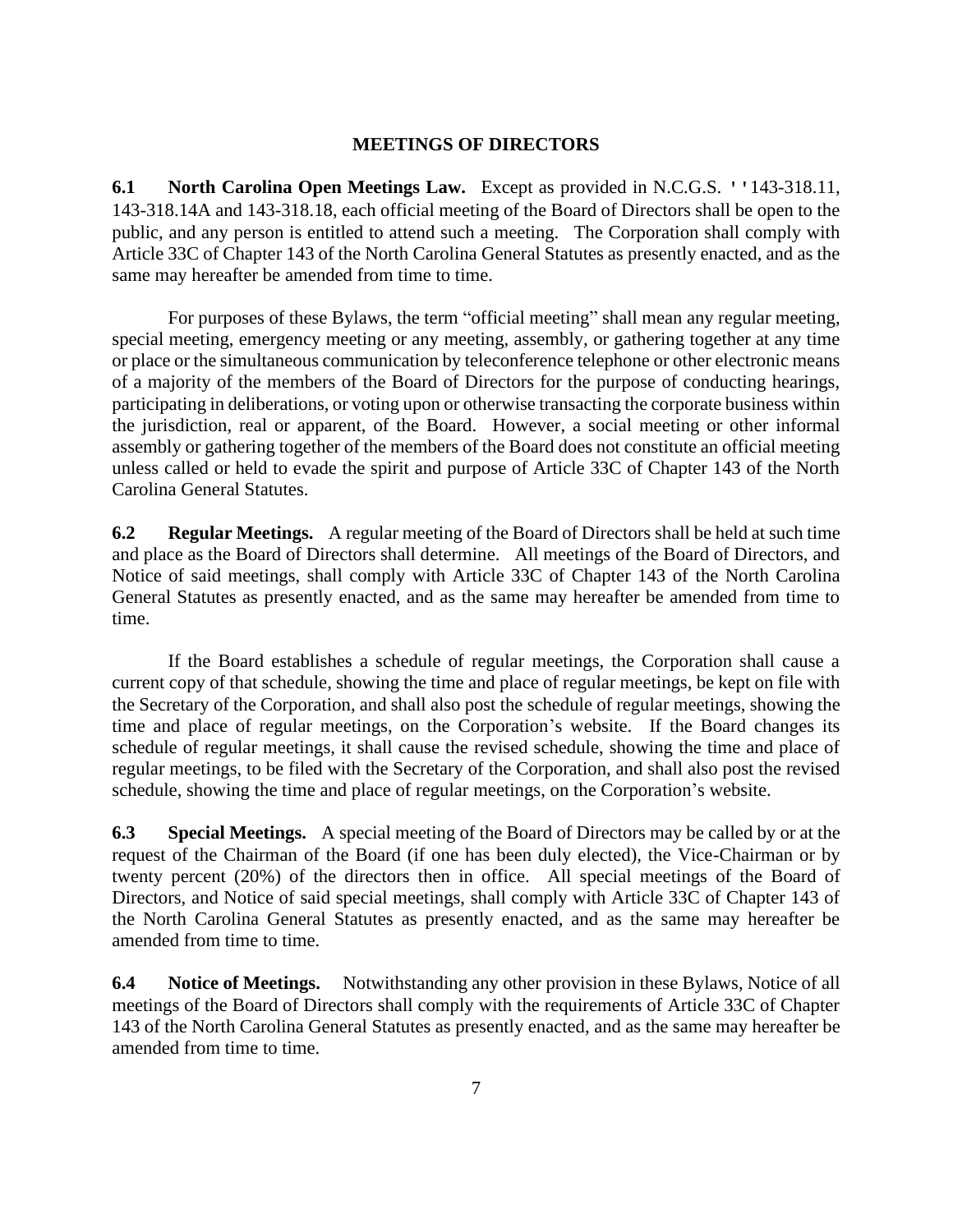**6.5 Quorum.** Unless otherwise required by law, a majority of the directors in office immediately before the meeting shall constitute a quorum for the transaction of business at any meeting of the Board of Directors.

### **6.6 Manner of Acting.**

- (a) Except as otherwise provided in this paragraph, the affirmative vote of a majority of the directors then in office shall be the act of the Board of Directors, unless a greater number is required by law, the Articles of Incorporation or a Bylaw adopted by the members.
- (b) A director who is present at a meeting of the Board of Directors at which action on any corporate matter is taken shall be presumed to have assented to the action taken unless his contrary vote is recorded or his dissent is otherwise entered in the minutes of the meeting or unless he shall file his written dissent to such action with the person acting as the secretary of the meeting before the adjournment thereof or shall forward such dissent by registered mail to the Secretary of the Corporation immediately after the adjournment of the meeting. Such right of dissent shall not apply to a director who voted in favor of such action.
- (c) The vote of a majority of the directors then in office shall be required to adopt a resolution constituting an Executive Committee or other committee of the Board of Directors, to adopt, amend or repeal a Bylaw or to adopt a resolution dissolving the Corporation without action by the members in circumstances authorized by law.
- (d) All issues relating to personnel matters, including, but not limited to, hiring, termination, compensation and discipline of the School Director or employees of the Corporation shall require a 2/3 majority vote of the Directors then in office.

**6.7** Attendance by Telephone. Any one or more directors or members of a committee may participate in a meeting of the Board of Directors or committee by means of a conference telephone or similar communications device which allows all persons participating in the meeting to hear each other simultaneously, and such participation in the meeting shall be deemed presence in person at such meeting.

# **ARTICLE VII CONFLICT OF INTEREST & ANTI-NEPOTISM POLICY**

**7.1 Purpose.** The purpose of the conflict of interest policy is to protect the interest of the Corporation when it is contemplating entering into a transaction or arrangement that might benefit the private interest of an officer or director of the Organization or might result in a possible excess benefit transaction. This policy is intended to supplement but not replace any applicable state and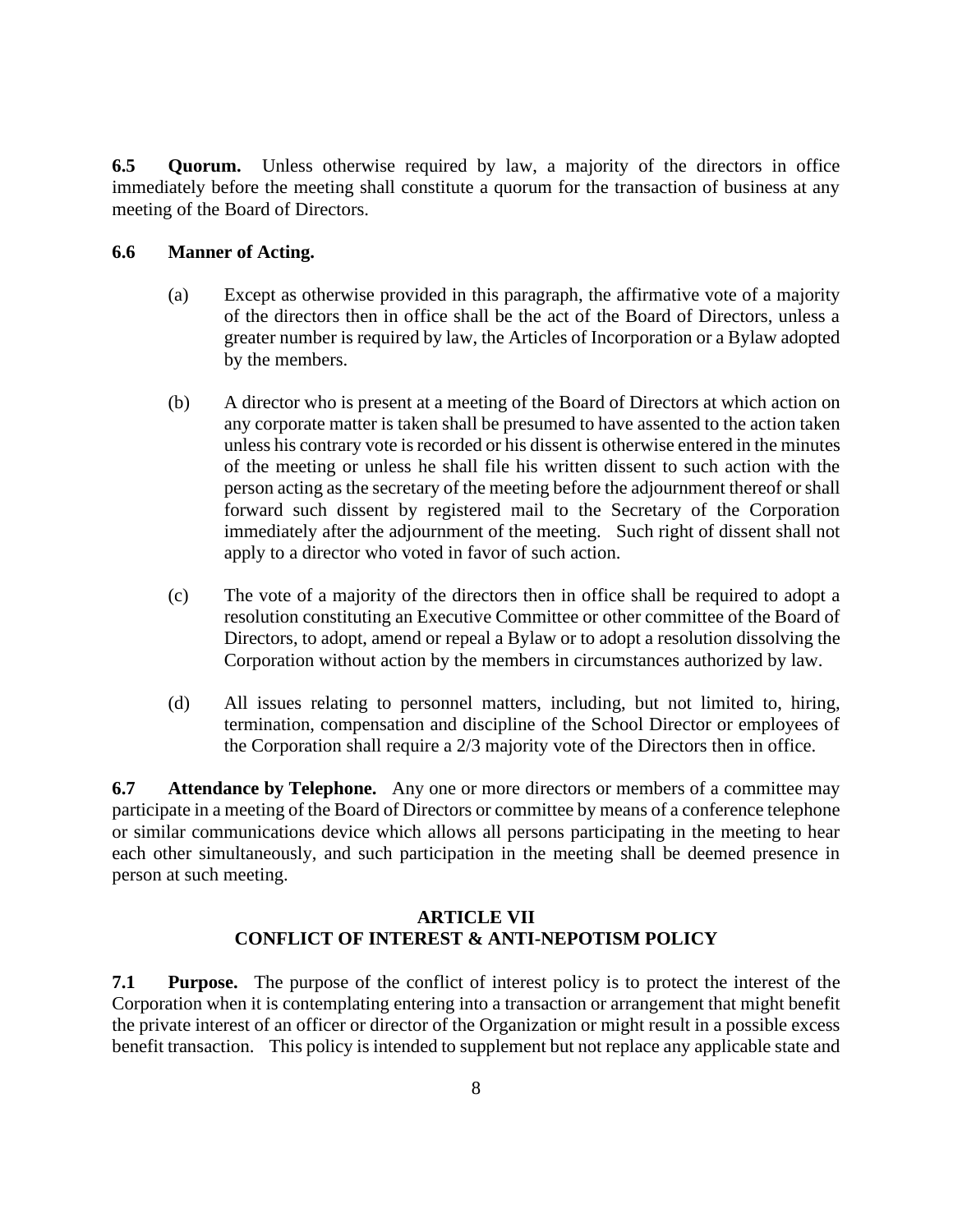federal laws governing conflict of interest applicable to nonprofit and charitable organizations.

### **7.2 Definition.**

- (a) Interested Person. Interested Person is defined as any director, principal officer, or member of a committee with governing board delegated powers, board delegated powers, who has a direct or indirect financial interest, as defined below, is an interested person.
- (b) Financial Interest. A person has a financial interest if the person has, directly or indirectly, through business, investment, or family:
	- i. An ownership or investment interest in any entity with which the Organization has a transaction or arrangement.
	- ii. A compensation arrangement with the Organization or with any entity or individual with which the Organization has a transaction or arrangement, or
	- iii. A potential ownership or investment interest in, or compensation arrangement with, any entity or individual with which the Organization is negotiating a transaction or arrangement.
- (c) Immediate Family Member. Immediate family member is defined as a spouse, parent, child, brother, sister, grandparent, or grandchild. The term includes the step, half, and in-law relationships. N.C. Gen. Stat. 115C-12.2

 Compensation includes direct and indirect remuneration as well as gifts or favors that are not insubstantial.

 A financial interest is not necessarily a conflict of interest. Under Section 3 of this Policy, a person who has a financial interest may have a conflict of interest only if the appropriate governing board or committee decides that a conflict of interest exists.

### **7.3 Procedures.**

- (a) Provisions of Compliance.
	- 1. No voting member of the governing board shall be an employee of a for-profit company that provides substantial services to the charter school for a fee.
	- 2. (A) Prior to employing any immediate family, as defined in G.S. 115C-12.2, of any member of the board of directors or a charter school employee with supervisory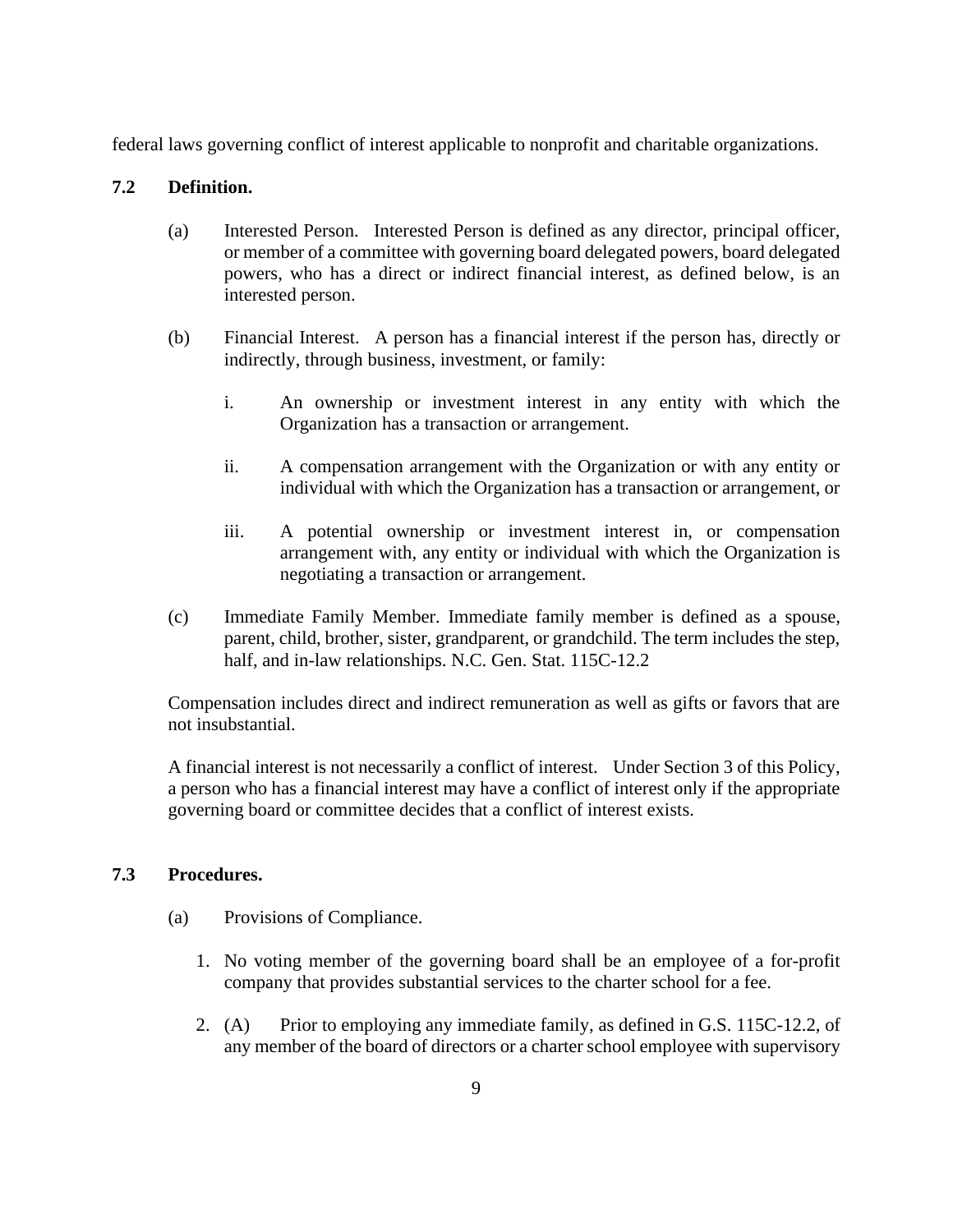authority shall be employed or engaged as an employee, independent contractor, or otherwise by the board of directors in any capacity, such proposed employment or engagement shall be:

- i. Disclosed to the board of directors; and
- ii. Approved by the board of directors in a duly called open-session meeting.

(B) The burden of disclosure of such conflict of interest shall be on the applicable board member or employee with supervisory authority. If the requirements of this subsection are complied with, the charter school may employ immediate family of any member of the board of directors or a charter school employee with supervisory authority.

- 3. A requirement of Oxford Preparatory School is that a person shall not be disqualified from serving as a member of a charter school's board of directors because of the existence of a conflict of interest, so long as the person's actions comply with:
	- i. Oxford Preparatory School's conflict of interest policy established as provided in this subsection; and
	- ii. Applicable N.C. and Federal law.
- 4. No teacher or staff member that is immediate family of the chief administrator shall be hired without the board of directors evaluating their credentials, establishing a structure to prevent conflicts of interest, and notifying the Department, with evidence, that this process has occurred.
- 5. No employee of Oxford Preparatory School, whether hired by the Board or a management company, shall be a voting member of the Nonprofit Board.
- 6. No employee of Oxford Preparatory School shall be in a supervisory position of an immediate family member.
- 7. Oxford Preparatory School must meet the requirements of Chapter 55A of the N.C. General Statutes related to conflicts of interest.
- (b) Duty to Disclose.

 In connections with any actual or possible conflict of interest, an interested person must disclose all material facts to the directors and members of committees with governing board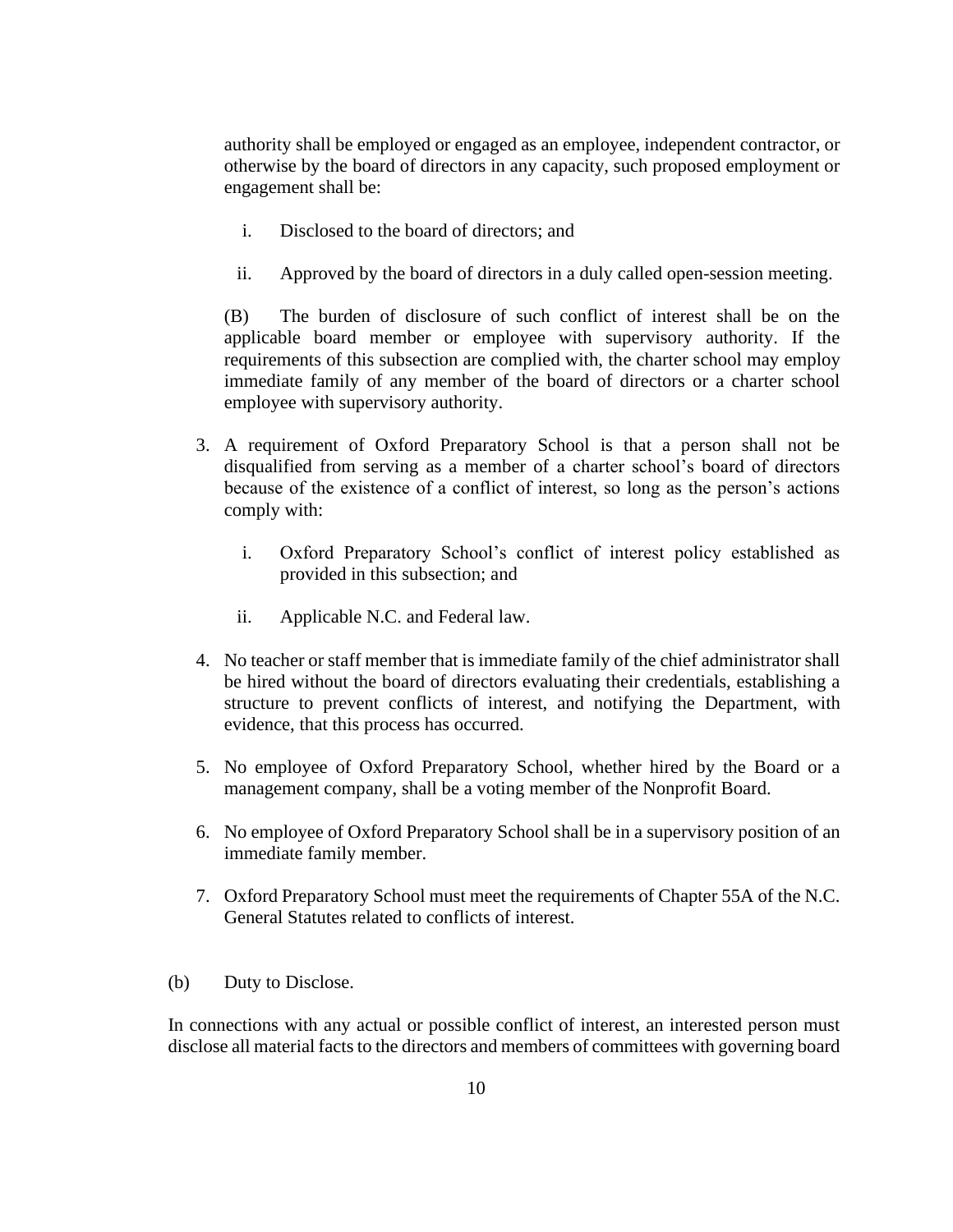delegated powers considering the proposed transaction or arrangement.

(c) Determining Whether a Conflict of Interest Exists.

 After disclosure of the financial interest and all material facts, and after any discussion with the interested person, such person shall leave the governing board or committee meeting while the determination of a conflict of interest is discussed and voted upon. The remaining board of committee members shall decide if a conflict of interest exists.

- (d) Procedures for Addressing the Conflict of Interest.
	- i. An interested person may make a presentation at the governing board of committee meeting, but after the presentation, such person shall leave the meeting during the discussion of, and the vote on, the transaction or arrangement involving the possible conflict of interest,
	- ii. The chairperson of the governing board or committee shall, if appropriate, appoint a disinterested person or committee to investigate alternatives to the proposed transaction or arrangement.
	- iii. After exercising due diligence, the governing board or committee shall determine whether the Organization can obtain with reasonable efforts a more advantageous transaction or arrangement from a person or entity that would not give rise to a conflict of interest.
	- iv. If a more advantageous transaction or arrangement is not reasonably possible under circumstances not producing a conflict of interest, the governing board or committee shall determine by a majority vote of the disinterested directors whether the transaction or arrangement is in the Organization's best interest, for its own benefit, and whether it is fair and reasonable. In conformity with the above determination it shall make its decision as to whether to enter into the transaction or arrangement.
- (e) Violations of the Conflict of Interest Policy.
	- i. If the governing board or committee has reasonable cause to believe a member has failed to disclose actual or possible conflicts of interest, it shall inform the member of the basis for such belief and afford the member an opportunity to explain the alleged failure to disclose.
	- ii. If, after hearing the member's response and after making further investigation as warranted by the circumstances, the governing board or committee determines the member has failed to disclose an actual or possible conflict of interest, it shall take appropriate disciplinary and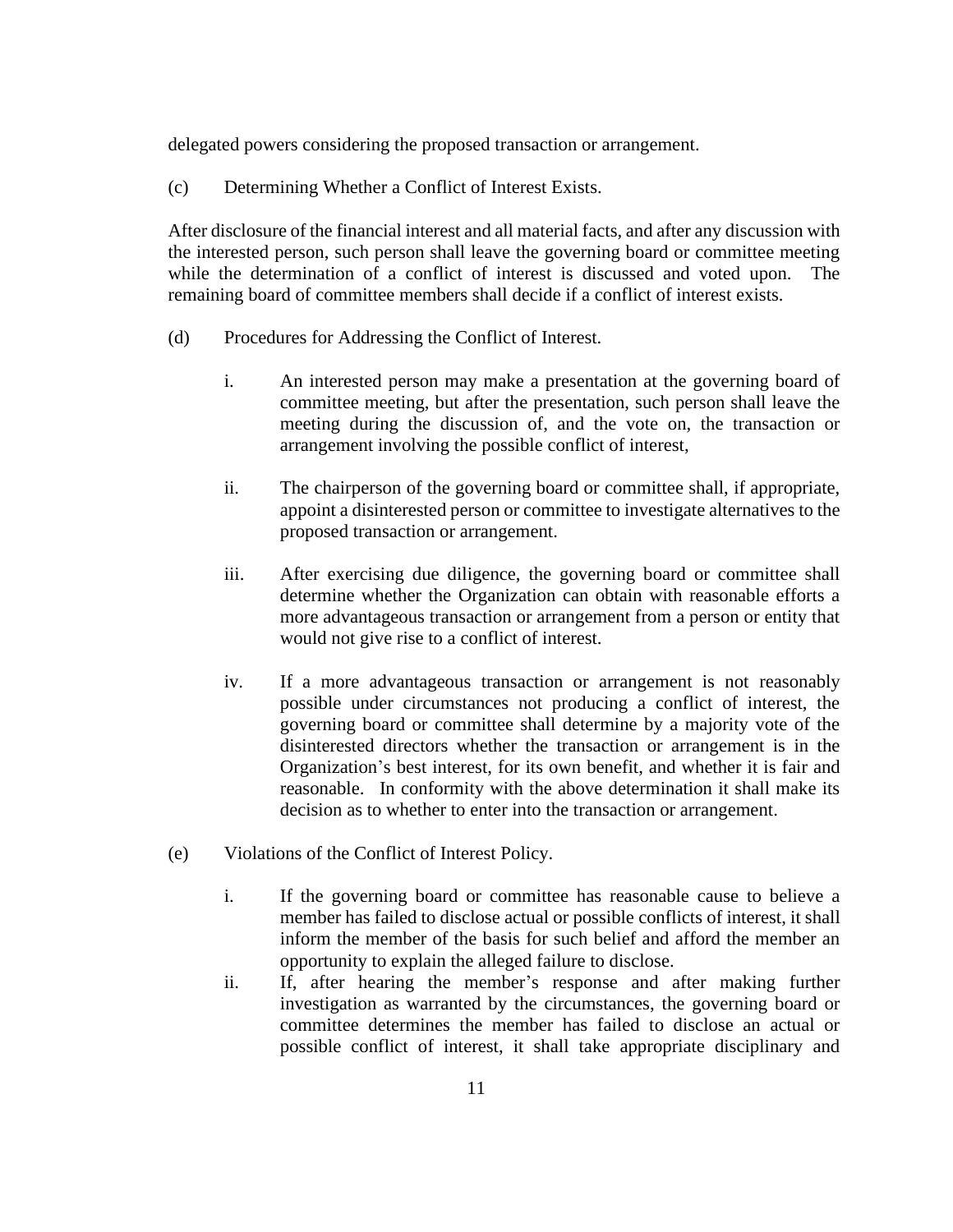corrective action including potential suspension or dismissal from the board.

**7.4 Records of Proceeding.** The minutes of the governing board and all committees with boards delegated powers shall contain:

- (a) The names of the persons who disclosed or otherwise were found to have a financial interest in connections with an actual or possible conflict of interest, the nature of the financial interest, any action taken to determine whether a conflict of interest was present, and the governing board's or committee's decision as to whether a conflict of interest in fact existed.
- (b) The names of the persons who were present for discussions and votes relating to the transaction or arrangement, the content of the discussion, including any alternatives to the proposed transaction or arrangement, and a record of any votes taken in connection with the proceeding.

### **7.5 Compensation.**

- (a) A voting member of the governing board who receives compensation, directly of indirectly, from the Organization for services is precluded from voting on matters pertaining to that member's compensation.
- (b) A voting member of any committee whose jurisdiction includes compensation matters and who receives compensation, directly or indirectly, from the Organization for services is precluded from voting on matters pertaining to the member's compensation.
- (c) No voting member of the governing board or any committee whose jurisdiction includes compensation matters and who receives compensation, directly or indirectly, from the Organization, either individually or collectively, is prohibited from providing information to any committee regarding compensation.

**7.6 Annual Statement.** Each director, principal officer and member of a committee with governing board delegated powers shall annually sign a statement which affirms such person:

- (a) Has received a copy of the conflicts of interest policy,
- (b) Has read and understands the policy,
- (c) Has agreed to comply with the policy, and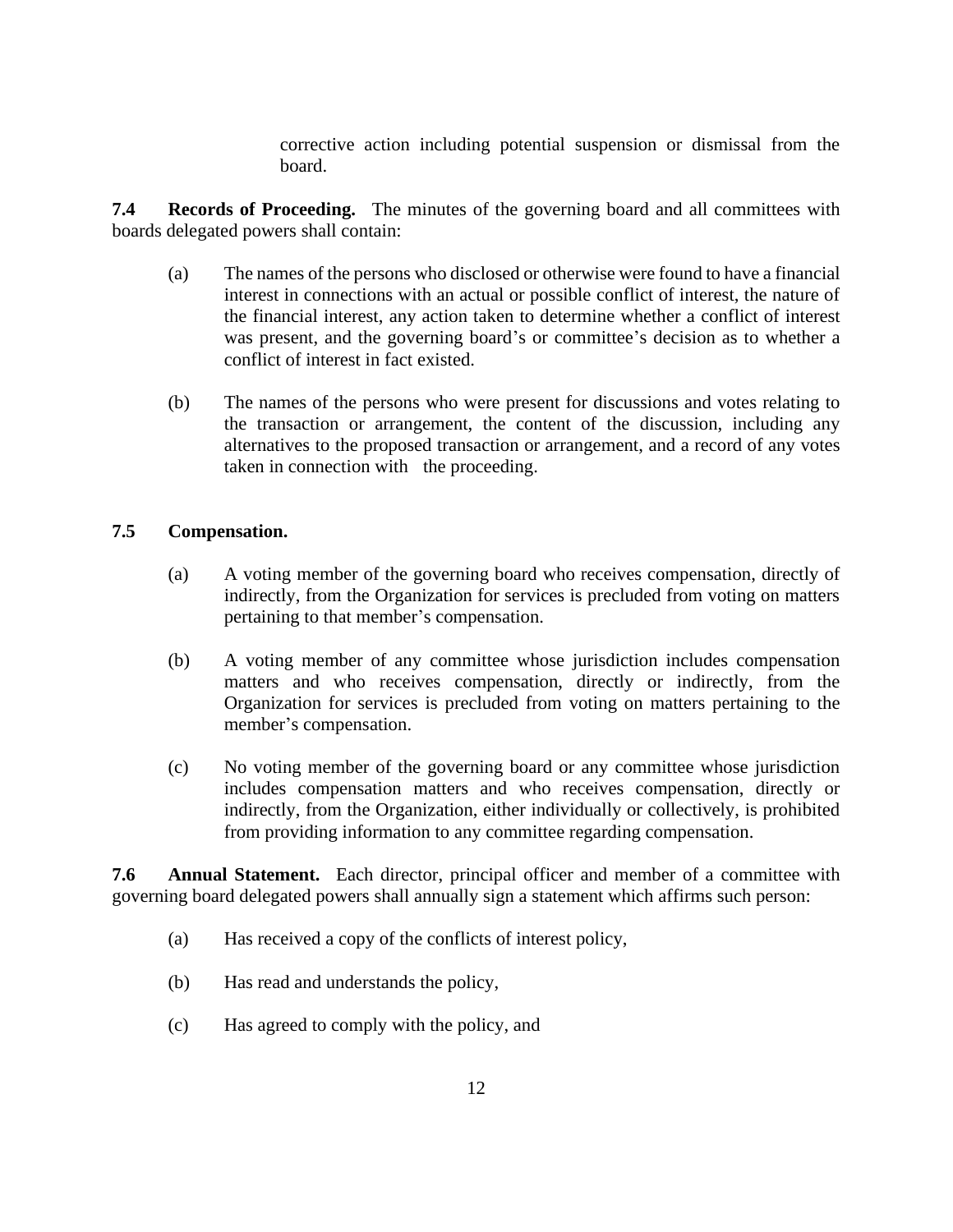(d) Understands the Organization is charitable and in order to maintain its federal tax exemption it must engage primarily in activities which accomplish one or more of its tax-exempt purposes

**7.7 Periodic Reviews.** To ensure the Organization operates in a manner consistent with charitable purposes and does not engage in activities that could jeopardize its tax-exempt status, periodic reviews shall be conducted. The periodic reviews shall, at a minimum, include the following subjects:

- (a) Whether compensation arrangements and benefits are reasonable, based on competent survey information, and the result of arm's length bargaining.
- (b) Whether partnerships, joint ventures, and arrangement with management organizations conform to the Organization's written policies, are properly recorded, reflect reasonable investment or payments for goods and services, further charitable purposes and do not result in inurement, impermissible private benefit or in an excess benefit transaction.

**7.8 Use of Outside Experts.** When conducting the periodic reviews as provided for in this Article, the Organization may, but need not, use outside advisors. If outside experts are used, their use shall not relieve the governing board of its responsibilities for ensuring periodic reviews are conducted.

# **ARTICLE VIII CONTRACTS, LOANS AND DEPOSITS**

8.1 **Contracts.** The Board of Directors may authorize any officer or officers, or agent or agents, to enter into any contract or execute and deliver any instrument on behalf of the Corporation, and such authority may be general or confined to specific instances.

**8.2 Loans.** No loans shall be contracted on behalf of the Corporation and no evidence of indebtedness shall be issued in its name unless authorized by a resolution of the Board of Directors. Such authority may be general or confined to specific instances.

**8.3 Checks and Drafts.** All checks, drafts or other orders for the payment of money issued in the name of the Corporation shall be signed by such officer or officers, or agnet or agents, of the Corporation and in such manner as shall time to time be determined by resolution of the Board of Directors.

**8.4 Deposits.** All funds of the Corporation not otherwise employed shall be deposited from time to time to the credit of the Corporation in such depository or depositories as the Boards of Directors shall direct.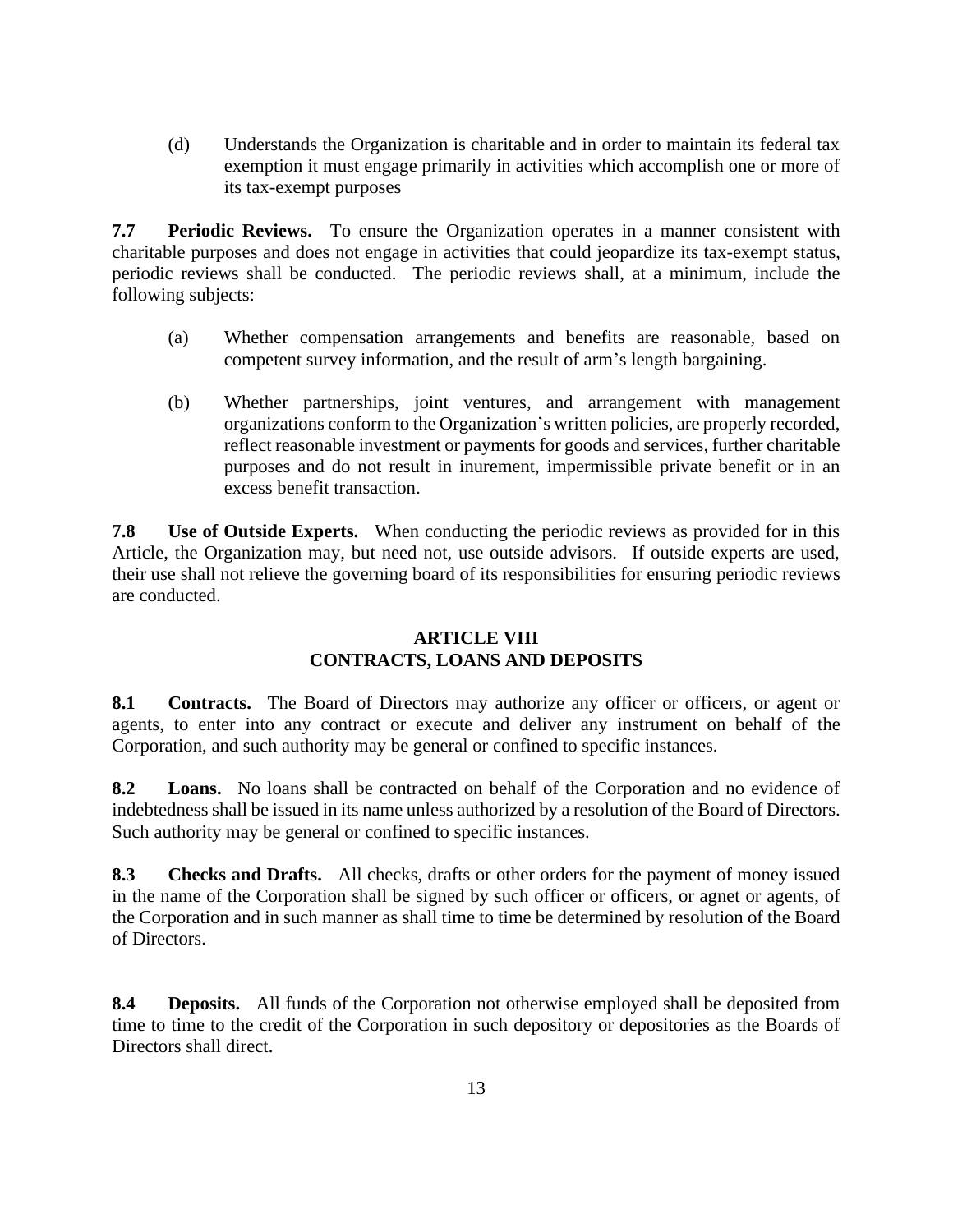### **ARTICLE IX INDEMNIFICATION AND REIMBURSEMENT OF DIRECTORS AND OFFICERS**

#### **9.1 Indemnification for Expenses and Liabilities.**

- (a) Any person who at any time serves or has served: (1) as a director, officer, employee or agent of the Corporation, (2) at the request of the Corporation as a director, officer, partner, trustee, employee or agent of another foreign or domestic corporation, partnership, joint venture, trust, or other enterprise, or (3) at the request of the Corporation as a trustee or administrator under an employee benefit plan, shall have a right to be indemnified by the Corporation to the fullest extent from time to time permitted by law against Liability and Expenses in any Proceeding (including without limitation a Proceeding brought by or on behalf of the Corporation itself) arising out of his status as such or activities in any of the foregoing capacities or results from him being called as a witness at a time when he has not been made a named defendant or respondent to any Proceeding.
- (b) The Board of Directors of the Corporation shall take all such action as may be necessary and appropriate to authorize the Corporation to pay the indemnification required by this provision, including, without limitation, to the extent needed, making good faith evaluation of the manner in which the claimant for indemnity acted and of the reasonable amount of indemnity due him. Such determination shall be made by (1) the Board of Directors by a majority vote of a quorum consisting of Directors who were not parties to such action, suit or proceeding, or (2) if such quorum is not obtainable, or even if obtainable, if a quorum of disinterested Directors so directs, by independent legal counsel in a written opinion.
- (c) Any person who at any time serves or has served in any of the aforesaid capacities for or on behalf of the Corporation shall be deemed to be doing or to have done so in reliance upon, and as consideration for, the rights provided for herein. Any repeal or modification of these indemnification provisions shall not affect any rights or obligations existing at the time of such repeal or modification. The rights provided for herein shall inure to the benefit of the legal representatives of any such person and shall not be exclusive of any other rights to which such person may be entitled apart from this provision.
- (d) The rights granted herein shall not be limited by the provisions contained in Sections 55A-8-51 through 55A-8-56 of the North Carolina Nonprofit Corporation Act or any successor to such statutes.
- **9.2** Advance Payment of Expenses. The Corporation shall (upon receipt of an undertaking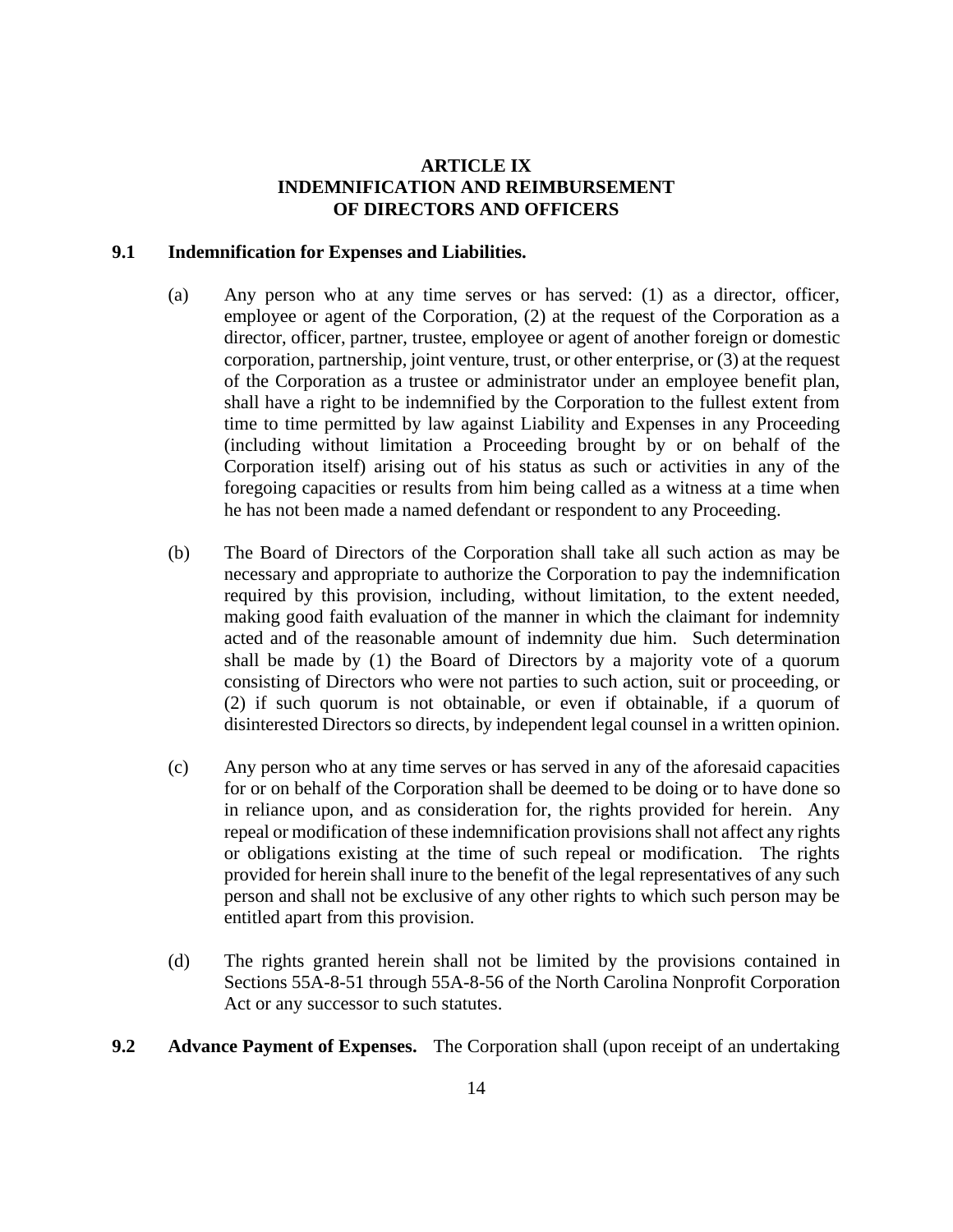by or on behalf of the director, officer, employee or agent involved to repay the Expenses described herein unless it shall ultimately be determined that he is entitled to be indemnified by the Corporation against such Expenses) pay Expenses incurred by such director, officer, employee or agent in defending a Proceeding or appearing as a witness at a time when he has not been named as a defendant or a respondent with respect thereto in advance of the final disposition of such Proceeding.

**9.3** Insurance. The Corporation shall have the power to purchase and maintain insurance on behalf of any person who is or was a director, officer, employee or agent of the Corporation, or is or was serving at the request of the Corporation as a director, officer, partner, trustee, employee or agent of another domestic or foreign corporation, partnership, joint venture, trust or other enterprise or as a trustee or administrator under an employee benefit plan against any liability asserted against him and incurred by him in any such capacity, or arising out of his status as such, whether or not the Corporation would have the power to indemnify him or her against such liability.

**9.4 Definitions.** The following terms as used in this Articles shall have the following meanings. AProceeding@ means any threatened, pending or completed action, suit, or proceeding and any appeal therein (and any inquiry or investigation that could lead to such action, suit, or proceeding), whether civil, criminal, administrative, investigative or arbitrative and whether formal or informal. AExpenses@ means expenses of every kind, including counsel fees. ALiability@ means the obligation to pay a judgment, settlement, penalty, fine (including an excise tax assessed with respect to an employee benefit plan), reasonable expenses incurred with respect to a Proceeding and all reasonable expenses incurred in enforcing the indemnification rights provided herein. Adirector,@ Aofficer,@ Aemployee@ and Aagent@ include the estate or personal representative of a director, officer, employee or agent. ACorporation@ shall include any domestic or foreign predecessor of this Corporation in a merger or other transaction in which the Predecessor's existence ceases upon consummation of the transaction.

#### **ARTICLE X GENERAL PROVISIONS**

**10.1 Distributions.** Except as authorized or permitted by the North Carolina Nonprofit Corporation Act, the Corporation shall not make any distributions to its directors, officers or to other entities.

**10.2 Seal.** The corporate seal shall have the name of the Corporation inscribed thereon and shall be in such form of as may be approved from time to time by the Board of Directors. Such seal may be an impression or stamp and may be used by the officers of the Corporation by causing it, or a facsimile thereof, to be impressed or affixed or in any other manner reproduced. In addition to any form of seal adopted by the Board of Directors, the officers of the Corporation may use as the corporate seal a seal in the form of a circle containing the name of the Corporation and the state of its incorporation (or an abbreviation thereof) on the circumference and the word ASeal@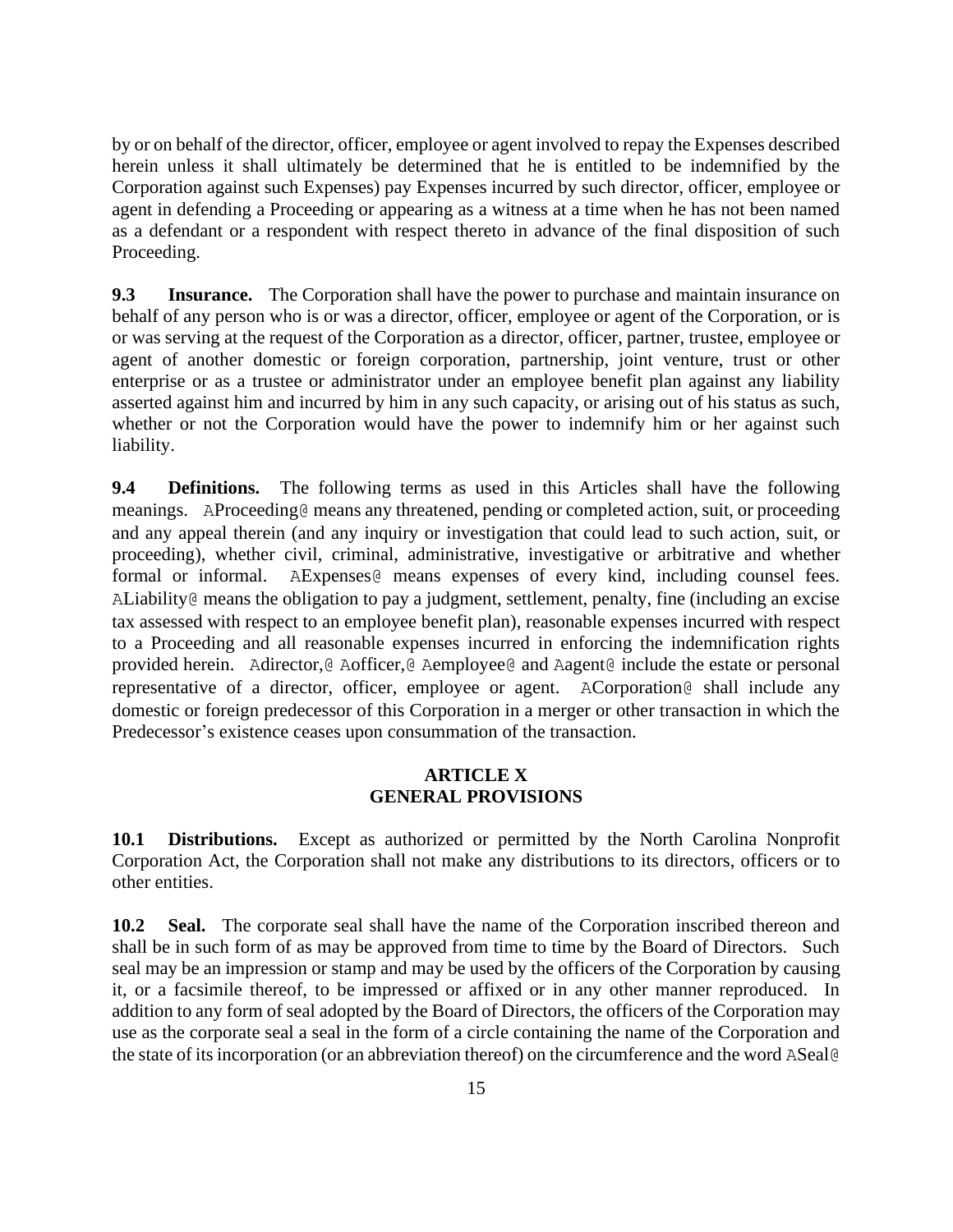in the center.

**10.3 Fiscal Year.** The fiscal year of the corporation shall begin on the 1<sup>st</sup> day of July and end on the last day of June in each year. As such, all of the Corporation's financial records shall be maintained according to Generally Accepted Accounting Principles (GAAP) on a July 1 through June 30 fiscal year basis.

**10.4 Waiver of Notice.** Whenever any notice whatever is required to be given under the provisions of '55A-2-02 of the General Statues of the State of North Carolina or under the provisions of the by-laws of the corporation, a waiver thereof in writing signed by the person or persons entitled to such notice, whether before or after the time stated therein, shall be deemed equivalent to the giving of such notice.

**10.5 Corporate Records.** Any records maintained by the Corporation in the regular course of its business, including its books of account and minute books, may be kept on or be in the form of punch cards, magnetic tape, photographs, microphotographs or any other information storage device; provided that the records so kept can be converted into clearly legible form within a reasonable time. The Corporation shall so convert any records so kept upon the request of any person entitled to inspect the same. The Corporation shall maintain at its principal office the following records: (1) Articles of the Incorporation or Restated Articles of Incorporation and all amendments thereto; (2) Bylaws or Restated Bylaws and all amendments thereto; (3) resolutions by the Board of Directors relating to the number or classification of directors; (4) minutes of all meetings or action taken without a meeting for the past three years; (5) a list of names and business or home addresses of its current directors and officers; and (6) the Corporation's most recent annual report filed with the North Carolina Secretary of State.

**10.6 Bylaw Amendments.** Subject to such approval as may be required in the Articles of Incorporation by any person or persons other than the Board of Directors, and to the extent permitted by law, these Bylaws may be amended by the affirmative vote of a majority of the directors in office at the time of the meeting to consider such amendment, at any regular or special meeting at which a quorum is present, upon five (5) days' written notice of the meeting, which notice shall state that the purpose of the meeting is to consider a proposed amendment to the Bylaws and which shall contain a copy of the proposed amendment or state the nature of the proposed amendment.

**10.7 Amendments to Articles of Incorporation.** Subject to such approval as may be required in the Articles of Incorporation by any person or persons other than the Board of Directors, and to the extent permitted by law, these Articles of Incorporation may be amended by the affirmative vote of a majority of the directors in office at the time of the meeting to consider such amendment, at any regular or special meeting at which a quorum is present, upon five (5) days' written notice of the meeting, which notice shall state that the purpose of the meeting is to consider a proposed amendment to the Articles of Incorporation and which shall contain a copy of proposed amendment or state the nature of the proposed amendment.